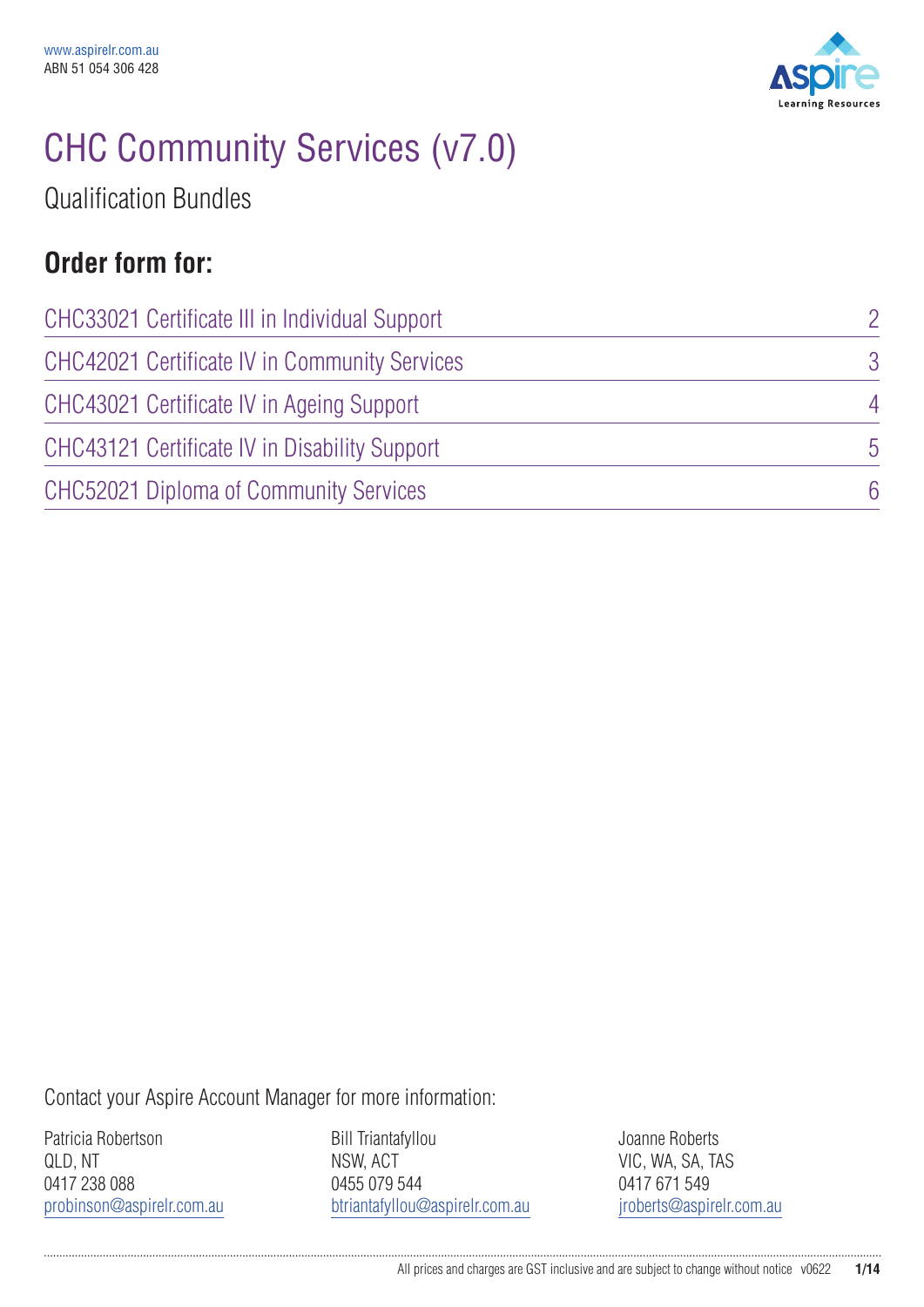

### CHC33021 Certificate III in Individual Support

#### **Qualification requirement**

Total number of units  $-15$ 

- $\rightarrow$  9 core units
- $\rightarrow$  6 elective units, of which:
	- 3 units must be from those listed under Group A or B
	- Remaining units from the list below.

#### **Specialisations**

- $\rightarrow$  All Group A electives must be selected for award of the *Certificate III in Individual Support (Ageing)*.
- $\rightarrow$  All Group B electives must be selected for award of the *Certificate III in Individual Support (Disability)*.
- $\rightarrow$  All Group A and all Group B electives must be selected for award of the *Certificate III in Individual Support (Ageing and Disability)*.

| <b>Code</b>                   | <b>Unit of Competency</b>                                                 | Office use | <b>Select</b>               |
|-------------------------------|---------------------------------------------------------------------------|------------|-----------------------------|
| <b>Core Units</b>             |                                                                           |            |                             |
| CHCCCS031                     | Provide individualised support                                            | CTCCS031QB | ☑                           |
| CHCCCS038                     | Facilitate the empowerment of people receiving support                    | CTCCS038QB | ☑                           |
| CHCCCS040                     | Support independence and well being                                       | CTCCS040QB | ☑                           |
| CHCCCS041                     | Recognise healthy body systems                                            | CTCCS041QB | ☑                           |
| CHCCOM005                     | Communicate and work in health or community services                      | CTCOM005QB | ☑                           |
| CHCDIV001                     | Work with diverse people                                                  | CTDIV001QB | ☑                           |
| CHCLEG001                     | Work legally and ethically                                                | CTLEG001QB | ☑                           |
| HLTINF001                     | Comply with infection prevention and control policies and procedures      | CTINF001QB | ☑                           |
| HLTWHS002                     | Follow safe work practices for direct client care                         | CTWHS002QB | ☑                           |
| <b>Group A Elective Units</b> |                                                                           |            |                             |
| CHCAGE011                     | Provide support to people living with dementia                            | CTAGE011QB | $\overline{\phantom{0}}$    |
| CHCAGE013                     | Work effectively in aged care                                             | CTAGE013QB |                             |
| CHCPAL003                     | Deliver care services using a palliative approach                         | CTPAL003QB | $\Box$                      |
| <b>Group B Elective Units</b> |                                                                           |            |                             |
| CHCDIS011                     | Contribute to ongoing skills development using a strengths-based approach | CTDIS011QB | $\Box$                      |
| CHCDIS013                     | Support community participation and social inclusion                      | CTDIS013QB | $\sim$                      |
| CHCDIS021                     | Work effectively in disability support                                    | CTDIS021QB | П                           |
| <b>Elective Units</b>         |                                                                           |            |                             |
| CHCAGE007                     | Recognise and report risk of falls                                        | CTAGE007QB | $\sim$                      |
| CHCAOD001                     | Work in an alcohol and other drugs context                                | CTAOD001QB | П                           |
| CHCCCS017                     | Provide loss and grief support                                            | CTCCS017QB | $\Box$                      |
| CHCCCS036                     | Support relationships with carer and family                               | CTCCS036QB |                             |
| CHCDIS012                     | Follow established person-centred behaviour supports                      | CTDIS012QB | $\mathcal{L}_{\mathcal{A}}$ |
| CHCDIV002                     | Promote Aboriginal and/or Torres Strait Islander cultural safety          | CTDIV002QB | $\Box$                      |
| CHCMHS001                     | Work with people with mental health issues                                | CTMHS001QB |                             |
| HLTHPS006                     | Assist clients with medication                                            | CTHPS006QB |                             |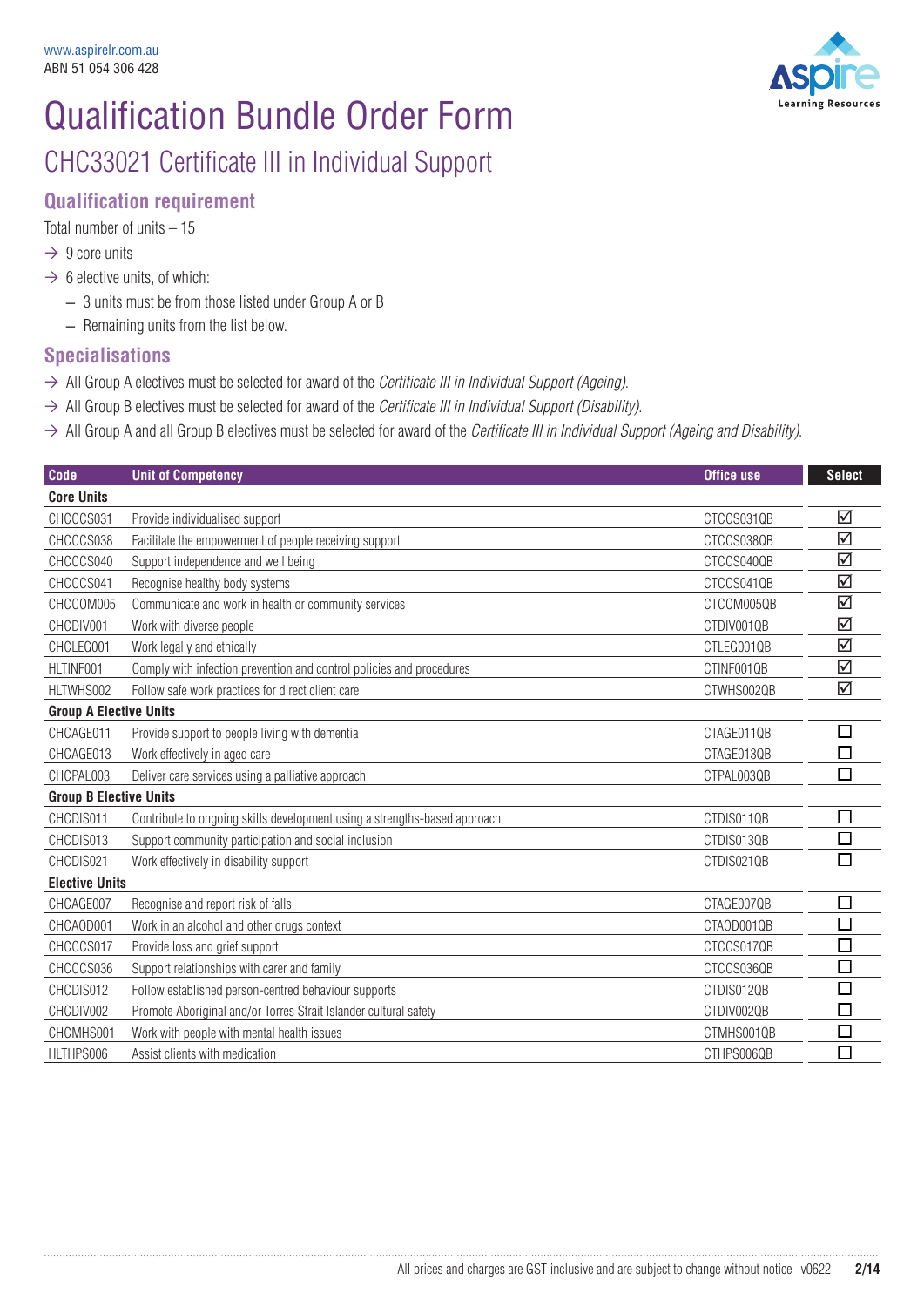

### CHC42021 Certificate IV in Community Services

#### **Qualification requirement**

Total number of units  $-15$ 

 $\rightarrow 6$  core units

 $\rightarrow$  9 elective units

| Code                             | <b>Unit of Competency</b>                                        | Office use | <b>Select</b>            |
|----------------------------------|------------------------------------------------------------------|------------|--------------------------|
| <b>Core Units</b>                |                                                                  |            |                          |
| CHCADV001                        | Facilitate the interests and rights of clients                   | CTADV001QB | ☑                        |
| CHCCOM002                        | Use communication to build relationships                         | CTCOM002QB | ☑                        |
| CHCDIV001                        | Work with diverse people                                         | CTDIV001QB | ☑                        |
| CHCLEG001                        | Work legally and ethically                                       | CTLEG001QB | ☑                        |
| CHCPRP001                        | Develop and maintain networks and collaborative partnerships     | CTPRP001QB | ☑                        |
| HLTWHS003                        | Maintain work health and safety                                  | CTWHS003QB | ☑                        |
| <b>Elective Units - Choose 9</b> |                                                                  |            |                          |
| CHCADV002                        | Provide advocacy and representation services                     | CTADV002QB | n                        |
| CHCAOD001                        | Work in an alcohol and other drugs context                       | CTAOD001QB | Γ                        |
| CHCCCS004                        | Assess co-existing needs                                         | CTCCS004QB | $\Box$                   |
| CHCCCS006                        | Facilitate individual service planning and delivery              | CTCCS006QB | $\overline{\phantom{0}}$ |
| CHCCCS008                        | Develop strategies to address unmet needs                        | CTCCS008QB | ❏                        |
| CHCCCS010                        | Maintain a high standard of service                              | CTCCS010QB | П                        |
| CHCCCS017                        | Provide loss and grief support                                   | CTCCS017QB | J.                       |
| CHCCCS019                        | Recognise and respond to crisis situations                       | CTCCS019QB | ❏                        |
| CHCCSM005                        | Develop, facilitate and review all aspects of case management    | CTCSM005QB | □                        |
| CHCDEV001                        | Confirm client developmental status                              | CTDEV001QB | $\Box$                   |
| CHCDIV002                        | Promote Aboriginal and/or Torres Strait Islander cultural safety | CTDIV002QB | l.                       |
| CHCMGT005                        | Facilitate workplace debriefing and support processes            | CTMGT005QB | $\overline{\phantom{a}}$ |
| CHCMHS001                        | Work with people with mental health issues                       | CTMHS001QB | П                        |
| CHCPRP003                        | Reflect on and improve own professional practice                 | CTPRP003QB | $\Box$                   |
| CHCPRT001                        | Identify and respond to children and young people at risk        | CTPRT001QB | П                        |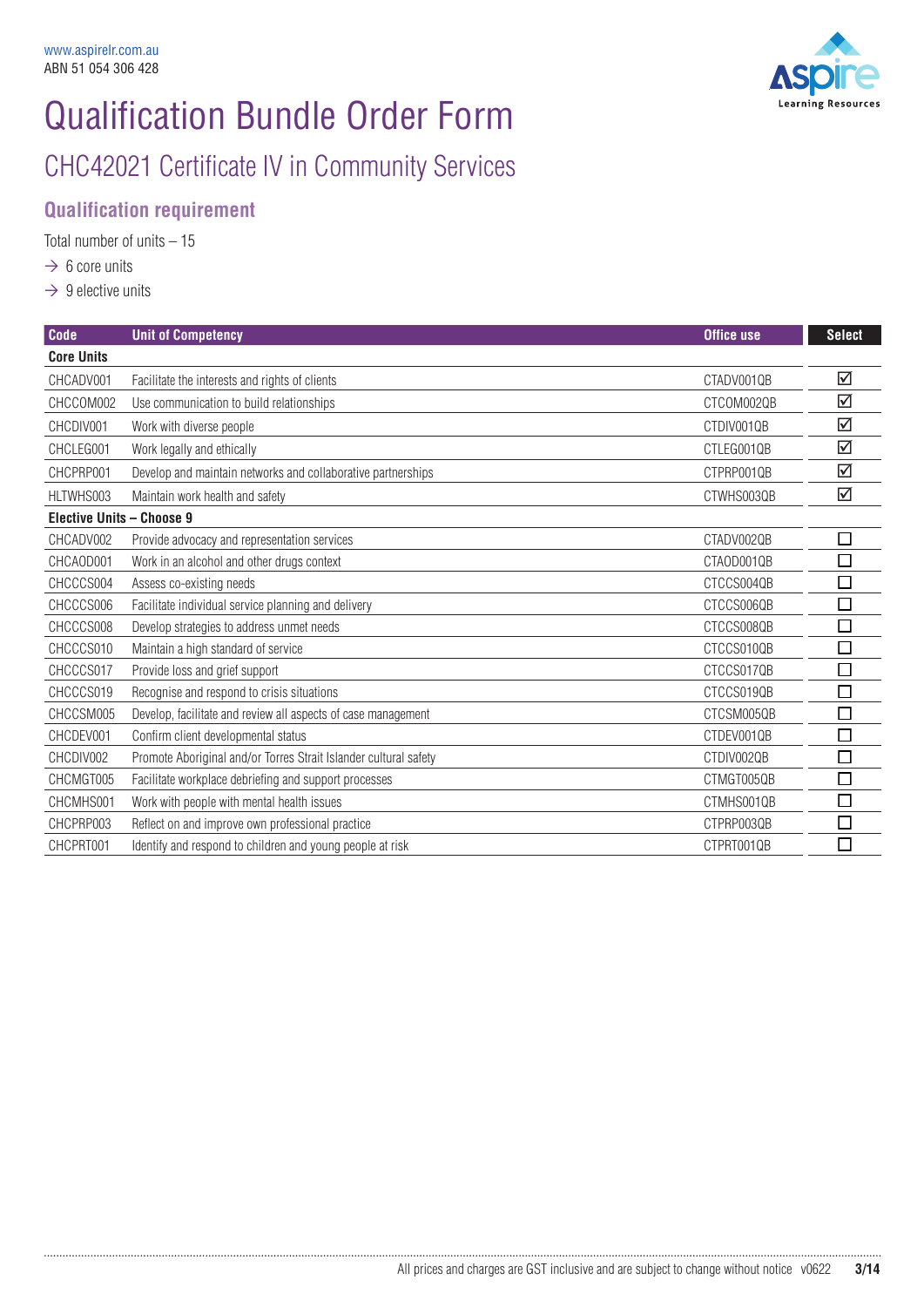

### CHC43021 Certificate IV in Ageing Support

**Qualification requirement**

Total number of units  $-10$ 

 $\rightarrow 6$  core units

 $\rightarrow$  4 elective units

| Code                      | <b>Unit of Competency</b>                                                                                   | <b>Office use</b> | <b>Select</b>               |
|---------------------------|-------------------------------------------------------------------------------------------------------------|-------------------|-----------------------------|
| <b>Core Units</b>         |                                                                                                             |                   |                             |
| CHCAGE009                 | Provide services for older people                                                                           | CTAGE009QB        | ☑                           |
| CHCAGE010                 | Implement interventions with older people to reduce risk                                                    | CTAGE010QB        | ☑                           |
| CHCAGE011                 | Provide support to people living with dementia                                                              | CTAGE011QB        | $\blacktriangledown$        |
| CHCCCS006                 | Facilitate individual service planning and delivery                                                         | CTCCS006QB        | ☑                           |
| CHCPAL003                 | Deliver care services using a palliative approach                                                           | CTPAL003QB        | ☑                           |
| HLTWHS003                 | Maintain work health and safety                                                                             | CTWHS003QB        | ☑                           |
| Elective Units - Choose 4 |                                                                                                             |                   |                             |
| BSBLDR411                 | Demonstrate leadership in the workplace                                                                     | BBLDR411QB        | $\mathcal{L}_{\mathcal{A}}$ |
| BSBLDR413                 | Lead effective workplace relationships                                                                      | BBLDR413QB        | $\Box$                      |
| CHCADV001                 | Facilitate the interests and rights of clients                                                              | CTADV001QB        | $\Box$                      |
| CHCAGE008                 | Implement falls prevention strategies                                                                       | CTAGE008QB        | □                           |
| CHCAOD001                 | Work in an alcohol and other drugs context                                                                  | CTAOD001QB        | □                           |
| CHCCCS007                 | Develop and implement service programs                                                                      | CTCCS007QB        | $\Box$                      |
| CHCCCS010                 | Maintain a high standard of service                                                                         | CTCCS010QB        | $\Box$                      |
| CHCCCS017                 | Provide loss and grief support                                                                              | CTCCS017QB        | $\Box$                      |
| CHCCCS019                 | Recognise and respond to crisis situations                                                                  | CTCCS019QB        | $\Box$                      |
| CHCCCS036                 | Support relationships with carer and family                                                                 | CTCCS036QB        | П                           |
| CHCCOM002                 | Use communication to build relationships                                                                    | CTCOM002QB        | $\Box$                      |
| CHCDIS015                 | Develop and implement strategies for communication using augmentative and alternative communication systems | CTDIS015QB        | $\overline{\phantom{0}}$    |
| CHCDIS018                 | Facilitate community participation and social inclusion                                                     | CTDIS018QB        | $\Box$                      |
| CHCDIS019                 | Facilitate ongoing skills development using a person-centred approach                                       | CTDIS019QB        | $\Box$                      |
| CHCDIS020                 | Provide person-centred services to people with disability with complex needs                                | CTDIS020QB        | $\Box$                      |
| CHCDIV002                 | Promote Aboriginal and/or Torres Strait Islander cultural safety                                            | CTDIV002QB        | $\Box$                      |
| CHCDIV003                 | Manage and promote diversity                                                                                | CTDIV003QB        | $\Box$                      |
| CHCINM001                 | Meet statutory and organisation information requirements                                                    | CTINM001QB        | $\Box$                      |
| CHCLEG003                 | Manage legal and ethical compliance                                                                         | CTLEG003QB        | $\Box$                      |
| CHCMHS001                 | Work with people with mental health issues                                                                  | CTMHS001QB        | $\Box$                      |
| CHCPRP001                 | Develop and maintain networks and collaborative partnerships                                                | CTPRP001QB        | $\Box$                      |
| CHCPRP003                 | Reflect on and improve own professional practice                                                            | CTPRP003QB        | $\Box$                      |
| HLTFSE001                 | Follow basic food safety practices                                                                          | CTFSE001QB        | $\Box$                      |
| HLTHPS006                 | Assist clients with medication                                                                              | CTHPS006QB        | $\Box$                      |
| HLTWHS004                 | Manage work health and safety                                                                               | CTWHS004QB        | П                           |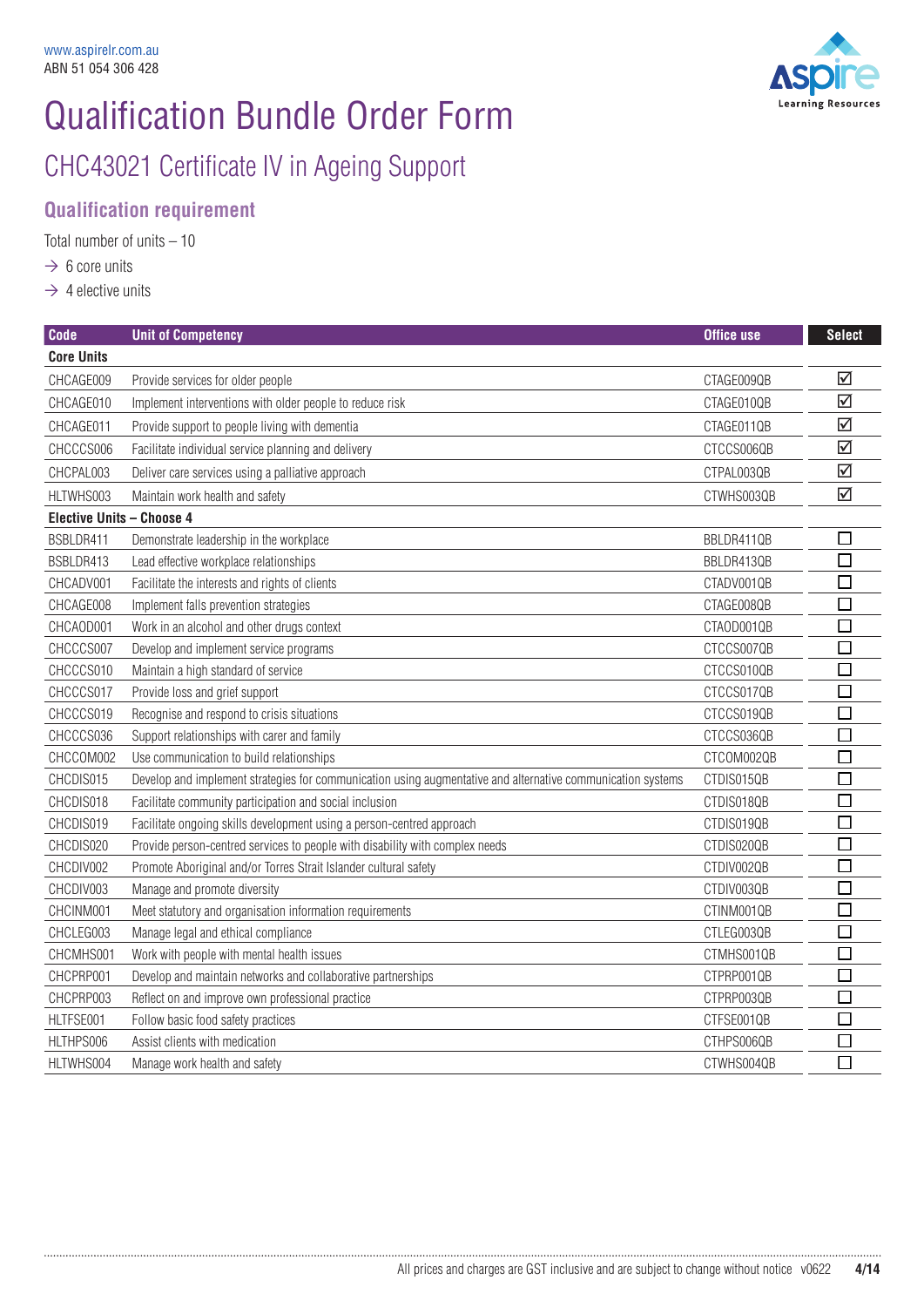

## Qualification Bundle Order Form CHC43121 Certificate IV in Disability Support

### **Qualification requirement**

Total number of units – 10

 $\rightarrow$  7 core units

#### $\rightarrow$  3 elective units

| Code                      | <b>Unit of Competency</b>                                                                                   | <b>Office use</b> | <b>Select</b> |
|---------------------------|-------------------------------------------------------------------------------------------------------------|-------------------|---------------|
| <b>Core Units</b>         |                                                                                                             |                   |               |
| CHCDIS012                 | Follow established person-centred behaviour supports                                                        | CTDIS012QB        | ☑             |
| CHCDIS016                 | Develop and provide person-centred service responses                                                        | CTDIS016QB        | ☑             |
| CHCDIS018                 | Facilitate community participation and social inclusion                                                     | CTDIS018QB        | ☑             |
| CHCDIS019                 | Facilitate ongoing skills development using a person-centred approach                                       | CTDIS019QB        | ☑             |
| CHCDIS020                 | Provide person-centred services to people with disability with complex needs                                | CTDIS020QB        | ☑             |
| CHCLEG003                 | Manage legal and ethical compliance                                                                         | CTLEG003QB        | ☑             |
| HLTWHS003                 | Maintain work health and safety                                                                             | CTWHS003QB        | ☑             |
| Elective Units - Choose 3 |                                                                                                             |                   |               |
| BSBLDR411                 | Demonstrate leadership in the workplace                                                                     | BBLDR411QB        | □             |
| BSBLDR413                 | Lead effective workplace relationships                                                                      | BBLDR413QB        | $\Box$        |
| CHCADV001                 | Facilitate the interests and rights of clients                                                              | CTADV001QB        | П             |
| CHCADV002                 | Provide advocacy and representation services                                                                | CTADV002QB        | $\Box$        |
| CHCAGE009                 | Provide services for older people                                                                           | CTAGE009QB        | $\Box$        |
| CHCAGE011                 | Provide support to people living with dementia                                                              | CTAGE011QB        | П             |
| CHCAOD001                 | Work in an alcohol and other drugs context                                                                  | CTAOD001QB        | $\Box$        |
| CHCCCS004                 | Assess co-existing needs                                                                                    | CTCCS004QB        | $\Box$        |
| CHCCCS006                 | Facilitate individual service planning and delivery                                                         | CTCCS006QB        | $\Box$        |
| CHCCCS007                 | Develop and implement service programs                                                                      | CTCCS007QB        | $\Box$        |
| CHCCCS008                 | Develop strategies to address unmet needs                                                                   | CTCCS008QB        | $\Box$        |
| CHCCCS010                 | Maintain a high standard of service                                                                         | CTCCS010QB        | $\Box$        |
| CHCCCS017                 | Provide loss and grief support                                                                              | CTCCS017QB        | П             |
| CHCCCS019                 | Recognise and respond to crisis situations                                                                  | CTCCS019QB        | П             |
| CHCCCS036                 | Support relationships with carer and family                                                                 | CTCCS036QB        | $\Box$        |
| CHCCOM002                 | Use communication to build relationships                                                                    | CTCOM002QB        | $\Box$        |
| CHCDIS015                 | Develop and implement strategies for communication using augmentative and alternative communication systems | CTDIS015QB        | □             |
| CHCDIS017                 | Develop and promote positive person-centred behaviour supports                                              | CTDIS017QB        | $\Box$        |
| CHCDIV002                 | Promote Aboriginal and/or Torres Strait Islander cultural safety                                            | CTDIV002QB        | $\Box$        |
| CHCDIV003                 | Manage and promote diversity                                                                                | CTDIV003QB        | $\Box$        |
| CHCINM001                 | Meet statutory and organisation information requirements                                                    | CTINM001QB        | П             |
| CHCMGT001                 | Develop, implement and review quality framework                                                             | CTMGT001QB        | $\Box$        |
| CHCMHS001                 | Work with people with mental health issues                                                                  | CTMHS001QB        | $\Box$        |
| CHCPAL003                 | Deliver care services using a palliative approach                                                           | CTPAL003QB        | $\Box$        |
| HLTFSE001                 | Follow basic food safety practices                                                                          | CTFSE001QB        | $\Box$        |
| HLTHPS006                 | Assist clients with medication                                                                              | CTHPS006QB        | $\Box$        |
| HLTWHS004                 | Manage work health and safety                                                                               | CTWHS004QB        | $\Box$        |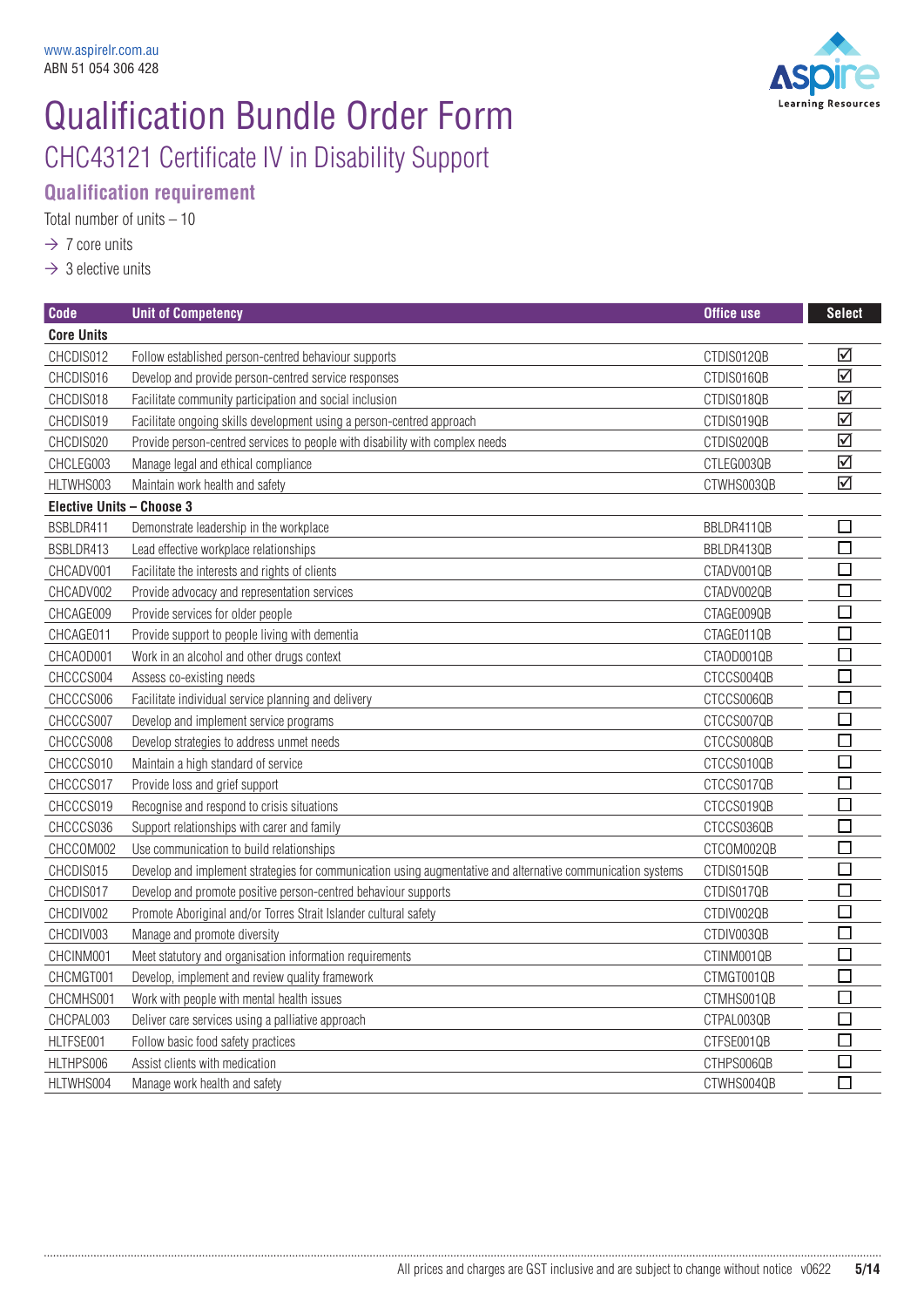

### CHC52021 Diploma of Community Services

**Qualification requirement**

Total number of units – 20

 $\rightarrow$  15 core units

 $\rightarrow$  5 elective units

| <b>Code</b>               | <b>Unit of Competency</b>                                                         | <b>Office use</b> | <b>Select</b>               |
|---------------------------|-----------------------------------------------------------------------------------|-------------------|-----------------------------|
| <b>Core Units</b>         |                                                                                   |                   |                             |
| CHCCCS004                 | Assess co-existing needs                                                          | CTCCS004QB        | ☑                           |
| CHCCCS007                 | Develop and implement service programs                                            | CTCCS007QB        | ☑                           |
| CHCCCS019                 | Recognise and respond to crisis situations                                        | CTCCS019QB        | ☑                           |
| CHCCSL001                 | Establish and confirm the counselling relationship                                | CTCSL001QB        | ☑                           |
| CHCCSL003                 | Facilitate the counselling relationship process                                   | CTCSL003QB        | ☑                           |
| CHCCSM005                 | Develop, facilitate and review all aspects of case management                     | CTCSM005QB        | ☑                           |
| CHCCSM008                 | Undertake advanced client assessment                                              | CTCSM008QB        | ☑                           |
| CHCDEV001                 | Confirm client developmental status                                               | CTDEV001QB        | ☑                           |
| CHCDEV002                 | Analyse impacts of sociological factors on clients in community work and services | CTDEV002QB        | ☑                           |
| CHCDIV001                 | Work with diverse people                                                          | CTDIV001QB        | ☑                           |
| CHCDIV002                 | Promote Aboriginal and/or Torres Strait Islander cultural safety                  | CTDIV002QB        | ☑                           |
| CHCLEG003                 | Manage legal and ethical compliance                                               | CTLEG003QB        | ☑                           |
| CHCMGT005                 | Facilitate workplace debriefing and support processes                             | CTMGT005QB        | ☑                           |
| CHCPRP003                 | Reflect on and improve own professional practice                                  | CTPRP003QB        | ☑                           |
| HLTWHS003                 | Maintain work health and safety                                                   | CTWHS003QB        | ☑                           |
| Elective Units - Choose 5 |                                                                                   |                   |                             |
| CHCADV002                 | Provide advocacy and representation services                                      | CTADV002QB        | П                           |
| CHCCSM004                 | Coordinate complex case requirements                                              | CTCSM004QB        | $\mathcal{L}_{\mathcal{A}}$ |
| CHCDIV003                 | Manage and promote diversity                                                      | CTDIV003QB        | $\Box$                      |
| CHCMGT001                 | Develop, implement and review quality framework                                   | CTMGT001QB        | ℶ                           |
| CHCMHS001                 | Work with people with mental health issues                                        | CTMHS001QB        | П                           |
| CHCPRP001                 | Develop and maintain networks and collaborative partnerships                      | CTPRP001QB        |                             |
| CHCPRT001                 | Identify and respond to children and young people at risk                         | CTPRT001QB        | $\Box$                      |